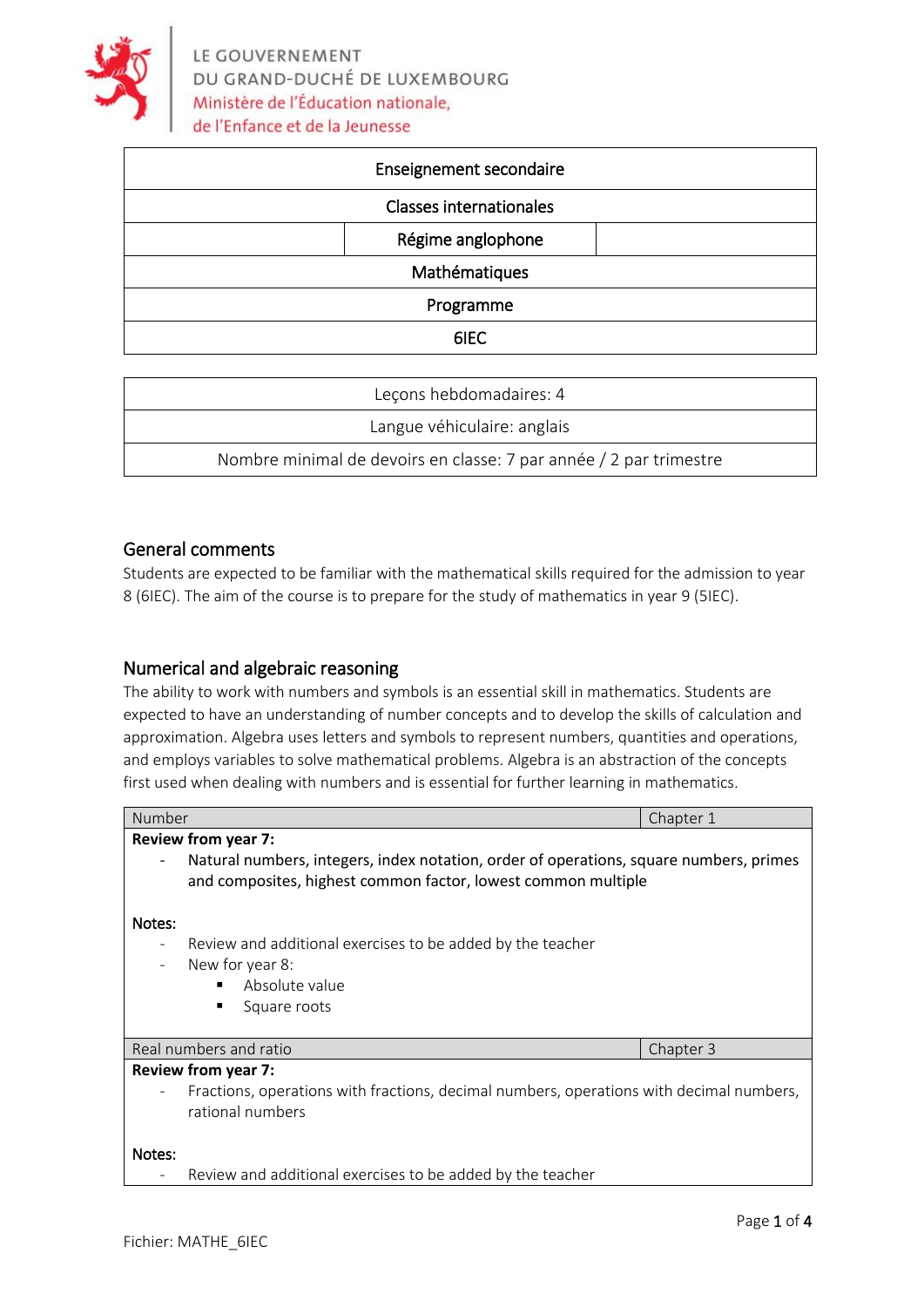

|                          | New for year 8:                                                                    |           |
|--------------------------|------------------------------------------------------------------------------------|-----------|
|                          | Irrational numbers                                                                 |           |
|                          | Ratio<br>п                                                                         |           |
|                          |                                                                                    |           |
|                          | Algebraic operations                                                               | Chapter 4 |
|                          | Algebraic notation                                                                 |           |
|                          | The language of mathematics                                                        |           |
| ÷,                       | Collecting like terms                                                              |           |
| $\overline{\phantom{0}}$ | Generalising arithmetic                                                            |           |
| $\overline{\phantom{0}}$ | Algebraic substitution                                                             |           |
| $\overline{\phantom{0}}$ | Algebraic products                                                                 |           |
|                          | Algebraic fractions                                                                |           |
|                          |                                                                                    |           |
| Notes:                   |                                                                                    |           |
|                          | Additional exercises to be added by teacher (mixing algebraic products and sums)   |           |
|                          |                                                                                    |           |
| Percentage               |                                                                                    | Chapter 5 |
| ÷,                       | Percentage                                                                         |           |
| $\overline{\phantom{0}}$ | Expressing one quantity as a percentage of another                                 |           |
| $\overline{\phantom{0}}$ | Finding a percentage of a quantity                                                 |           |
| $\overline{\phantom{0}}$ | The unitary method in percentage                                                   |           |
| $\overline{\phantom{0}}$ | Percentage increase and decrease                                                   |           |
|                          | Finding the original amount                                                        |           |
|                          | Simple interest                                                                    |           |
|                          | Laws of algebra                                                                    | Chapter 7 |
|                          | Index laws                                                                         |           |
| -                        | <b>Expansion laws</b>                                                              |           |
|                          | The zero index law                                                                 |           |
| $\overline{\phantom{0}}$ | The negative index law                                                             |           |
| ÷,                       | The distributive law                                                               |           |
| $\overline{\phantom{0}}$ | The product (a+b)(c+d) (FOIL rule)                                                 |           |
|                          | Perfect square expansion                                                           |           |
|                          | Difference of two squares                                                          |           |
|                          |                                                                                    |           |
| Notes:                   |                                                                                    |           |
|                          | To be added: Chapters 19A and 19B (Algebraic factorisation)                        |           |
|                          | The different factorisation methods to be learned are:                             |           |
|                          | Factoring out a single factor (number, constant, both)                             |           |
|                          | Factoring out a negative factor<br>٠                                               |           |
|                          | Factoring out including change of order (not in book, to be added by teacher)<br>٠ |           |
|                          | Factoring out a common bracket<br>٠                                                |           |
|                          |                                                                                    |           |
| Equations                |                                                                                    | Chapter 8 |
| ÷,                       | Solutions of an equation                                                           |           |
|                          | Linear equations                                                                   |           |
|                          | Maintaining balance                                                                |           |
|                          |                                                                                    |           |
|                          | Inverse operations                                                                 |           |

Algebraic flowcharts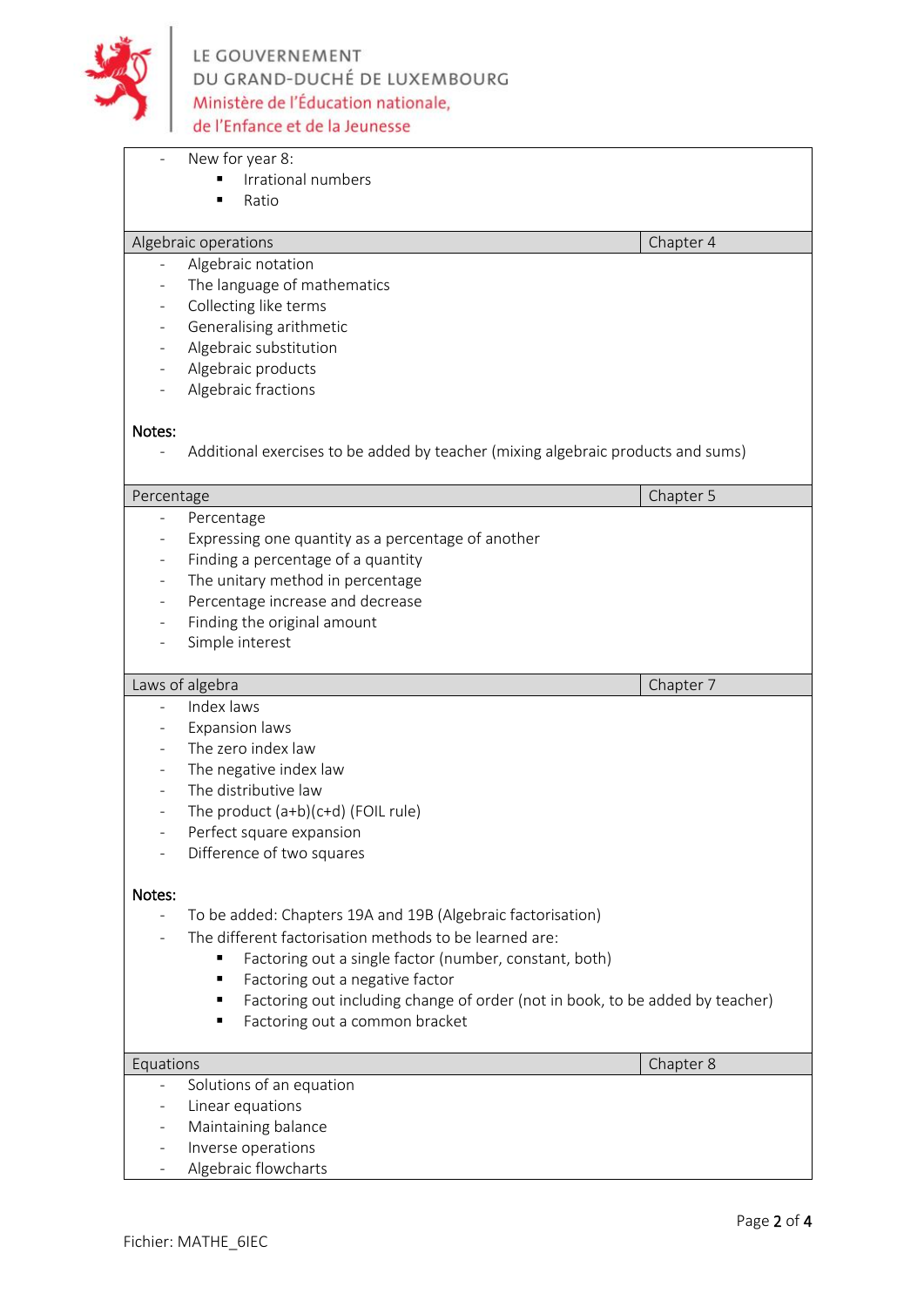

- Solving equations
- Equations with a repeated unknown

#### Notes:

- Additional equations with fractions and brackets to be added by the teacher
- Solution set notation

## Algebra: Patterns and formulae Chapter 12

- Geometric patterns
- Number crunching machines
- Substituting into formulae
- Using patterns
- Practical problems
- Number sequences

### Spatial reasoning

Spatial reasoning skills provide students with the tools for analysing, measuring and transforming geometric quantities in two dimensions.

The topics and skills in spatial reasoning will help students develop an understanding of

- construction and manual skills,
- visualization of 2D and 3D shapes

| The geometry of polygons                                                             | Chapter 9  |  |  |
|--------------------------------------------------------------------------------------|------------|--|--|
| Review from year 7:                                                                  |            |  |  |
| review of geometrical facts, triangles, quadrilaterals                               |            |  |  |
|                                                                                      |            |  |  |
| Notes:                                                                               |            |  |  |
| New for year 8:                                                                      |            |  |  |
| Converse of a theorem (in section $C -$ Isosceles triangles)                         |            |  |  |
| Sum of the angles of an n-sided polygon<br>$\blacksquare$                            |            |  |  |
|                                                                                      |            |  |  |
| Length and area                                                                      | Chapter 11 |  |  |
| Review from year 7:                                                                  |            |  |  |
| Length, perimeter, circumference, area, area formulae, areas of circles, areas of    |            |  |  |
| composite figures                                                                    |            |  |  |
|                                                                                      |            |  |  |
| Notes:                                                                               |            |  |  |
| New for year 8:                                                                      |            |  |  |
| Areas of ellipses                                                                    |            |  |  |
| Additional problems which need to be solved via equations to be added by the teacher |            |  |  |
|                                                                                      |            |  |  |
| Further measurement                                                                  | Chapter 13 |  |  |
| Surface area                                                                         |            |  |  |
| Volume                                                                               |            |  |  |
| Capacity                                                                             |            |  |  |
|                                                                                      |            |  |  |